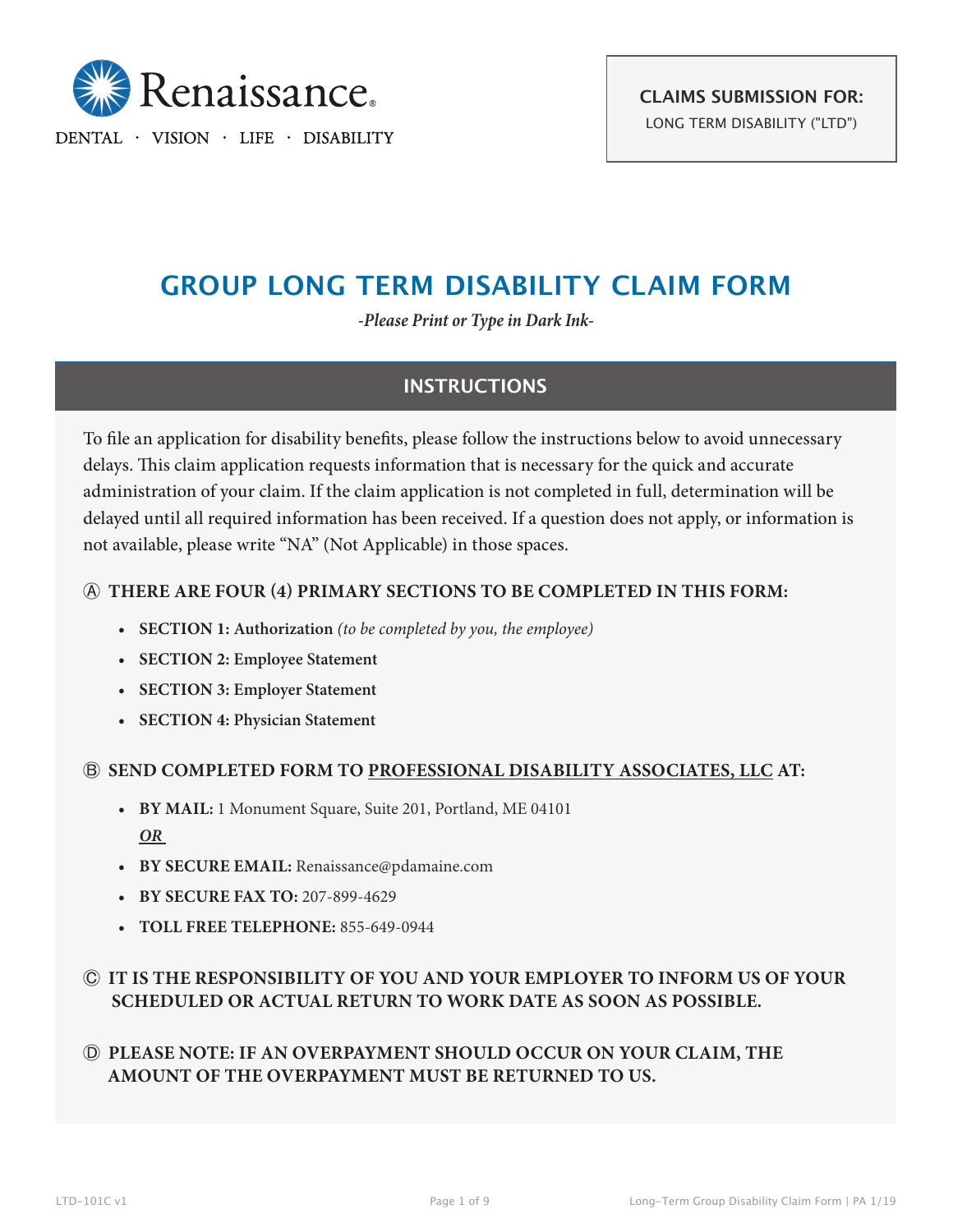## **SECTION I | EMPLOYEE STATEMENT 1.) Full Name** *(Last, First, MI)***: 2.) Social Security Number:**  $\Box$  Male  $\Box$  Female 3.) Date of Birth  $(mm/dd/yyyy)$ : **4.) Street Address** *(Include Apt#/Suite)***: City: State: ZIP Code: 5.) Phone Number: 6.) Height: Weight: lbs**

**7.) Employer Name:**

**8.) Occupation: 9.) List Occupation Duties:**

| 10.) Date of Accident or Date of First Symptoms (nm/dd/yyyy): | 11.) Last Date Worked (mm/dd/yyyy): |
|---------------------------------------------------------------|-------------------------------------|
|                                                               |                                     |

**12.)** Are You Unable to Work Due To *(Check One)*:  $\Box$  Injury  $\Box$  Illness  $\Box$  Pregnancy

| 13.) Date You Returned to Work (mm/dd/yyyy):                                                                | $\Box$ Full Time $\Box$ Part Time |  |  |  |
|-------------------------------------------------------------------------------------------------------------|-----------------------------------|--|--|--|
| 14.) If You Have Not Returned to Work, When Do You Expect to Return $(mm/dd/yyyy)$ ?                        | $\Box$ Full Time $\Box$ Part Time |  |  |  |
| 15.) Describe In Detail, When, Where and How Accident Occurred, or Nature of Disability and First Symptoms: |                                   |  |  |  |

**16.) Is Your Accident or Illness Related to Your Occupation?**  $\Box$  Yes  $\Box$  No If Yes, Explain:

**17.) Have You Filed a Workers' Compensation Claim?** □ Yes □ No (Please Explain Below) If No, Do You Intend To? □ Yes □ No

#### **18.) Are You Receiving Any of the Following** *(Check Each Benefit You Are Receiving)***:**

| <b>TYPE OF BENEFIT</b>       | <b>AMOUNT</b> | <b>BEGIN DATE</b><br>(MM/DD/YYYY) | <b>END DATE</b><br>(MM/DD/YYYY) | <b>TYPE OF BENEFIT.</b>             | <b>AMOUNT</b> | <b>BEGIN DATE</b><br>(MM/DD/YYYY) | <b>END DATE</b><br>(MM/DD/YYYY) |
|------------------------------|---------------|-----------------------------------|---------------------------------|-------------------------------------|---------------|-----------------------------------|---------------------------------|
| $\Box$ Workers' Compensation |               |                                   |                                 | $\Box$ Unemployment                 |               |                                   |                                 |
| $\Box$ Social Security       |               |                                   |                                 | $\Box$ Other (Individual or Group)* |               |                                   |                                 |
| $\Box$ State Disability      |               |                                   |                                 | $\Box$ Auto Insurance Wage          |               |                                   |                                 |
| $\Box$ Canadian Pension Plan |               |                                   |                                 | Replacement*                        |               |                                   |                                 |

*\*If YES, give name and address of Insurer below*

| 19.) Insurer Name(s) and Address (Include Apt#/Suite): | City: | State: | ZIP Code: |
|--------------------------------------------------------|-------|--------|-----------|
|                                                        |       |        |           |

*\* If claim form is not completed in full, determination of benefits will be delayed until ALL required information has been received. Write "NA" in Non-Applicable Sections.*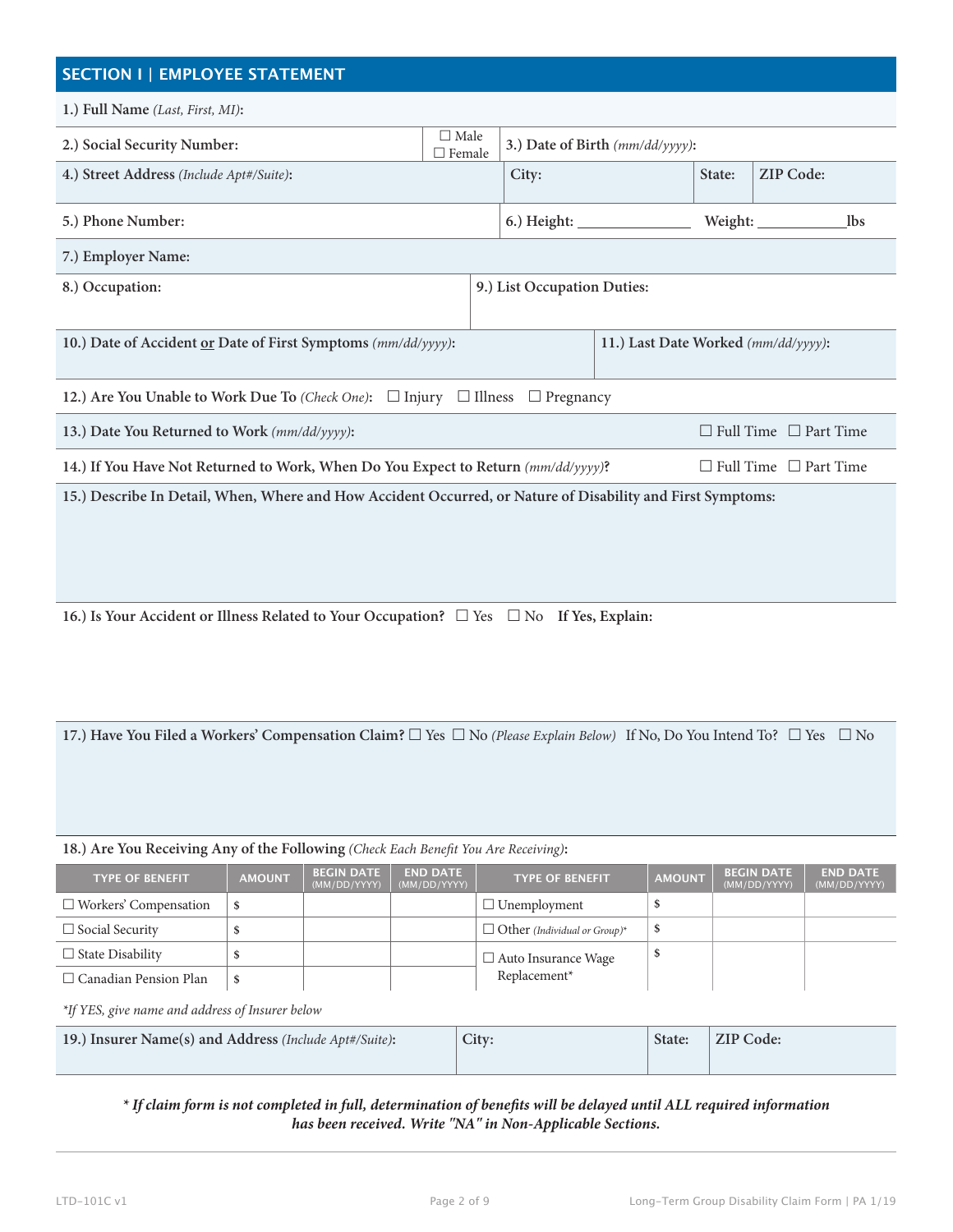## **SECTION I | EMPLOYEE STATEMENT** (CONTINUED)

#### **20.) When Were You First Treated For Your Illness or Accident** *(mm/dd/yyyy)***:**

| 21.) Name of Healthcare Provider(s) Consulted (Last, First, MI): | Date Consulted $(mm/dd/yyyy)$ : |  |
|------------------------------------------------------------------|---------------------------------|--|
|                                                                  | Phone:                          |  |
| 22.) Name of Hospital(s):                                        | Date Admitted (mm/dd/yyyy):     |  |
|                                                                  | Date Discharged (mm/dd/yyyy):   |  |

#### **23.) Have You Ever Had Same or Similar Condition In the Past?**  $\Box$  Yes  $\Box$  No If Yes, List Name and Address of Hospital/Doctor Below

| 23a.) Name of Physician(s) Consulted (Last, First, MI):                |  | Date Consulted (mm/dd/yyyy):                               |                                              |  |  |
|------------------------------------------------------------------------|--|------------------------------------------------------------|----------------------------------------------|--|--|
|                                                                        |  | Admitted (mm/dd/yyyy):                                     | Discharged $(mm/dd/ \gamma \gamma \gamma)$ : |  |  |
| 23b.) Name of Hospital(s):                                             |  | Date Admitted (mm/dd/yyyy):                                |                                              |  |  |
|                                                                        |  | Date Discharged $(mm/dd/yyyy)$ :                           |                                              |  |  |
| $\Box$ Single $\Box$ Married $\Box$ Divorced<br>24.)<br>$\Box$ Widowed |  | 25.) If Married, Spouse's Name and Social Security Number: |                                              |  |  |
| 26.) Spouse Date of Birth (mm/dd/yyyy):                                |  | 27.) Is Spouse Employed? $\Box$ Yes $\Box$ No              |                                              |  |  |

**28.) List Any Children Under Age 25** *(Names and Dates of Birth)***:**

**29.) If Benefits are Approved, do you want the minimum \$88.00 per month withheld from your check for Federal Income Tax purposes?**  $\Box$  Yes  $\Box$  No If you want more withheld, please state dollar amount you want withheld \$

**30.) The Above Statements Are True and Complete to the Best of My Knowledge and Belief.** *(Your Signature is Required for Benefit Consideration.)*

 *X* 

#### **Signature of Employee** *(Required)* **Date Signed** *(mm/dd/yyyy)*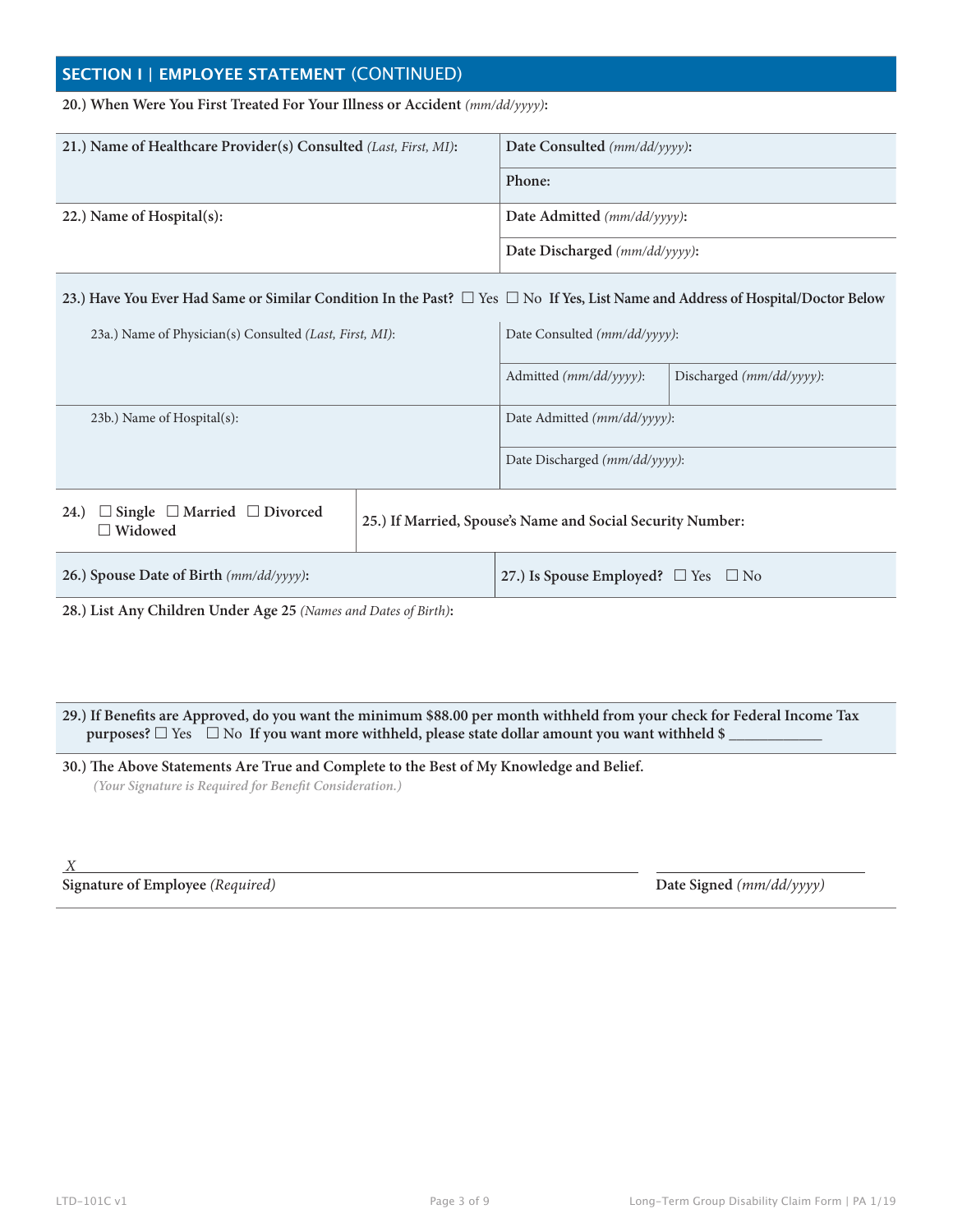## **SECTION I.A | AUTHORIZATION AND DISCLOSURES:**

#### **TO:**

- Physicians and Other Health Care Professionals
- Consumer Reporting Agencies and Credit Report Bureaus
- Employers
- Group Policyholders, Contract Holders/Vendors, Claims Administrators or their successors
- Governmental Agencies (including and not limited to the Social Security Administration, Veterans' Administration, Railroad Retirement Board, Jones Act Administration, and State Retirement Systems)
- Hospitals, Clinics and Health Care Facilities
- Insurers and Pre-Paid Health Plans
- Pharmacies and Pharmacy Benefit Managers
- State Vocational Rehabilitation Agencies and other providers of rehabilitation services
- Medical Information Bureau (MIB) or other companies, which collect health and insurance information
- Attorney Representatives

#### **YOU ARE AUTHORIZED TO PROVIDE INFORMATION RELATED TO MY HEALTH CONDITION AND JOB MODIFICATIONS/ ACCOMMODATIONS WITH MY CURRENT OR FUTURE EMPLOYER TO:**

- Renaissance Life & Health Insurance Company of America and Renaissance Life & Health Company of New York (Renaissance);
- The plan administrator or claim administrator of any benefit plan under which I may be a participant; or
- Claims investigators, attorneys, physician consultants and other service providers involved in the administration, evaluation, and management of the plan and/or claim.

#### **THIS INCLUDES, BUT IS NOT LIMITED TO, ANY:**

- Records, test results, data, and information about health care history, diagnosis, prognosis, treatment, and supplies;
- Employment-related information;
- Income-related information;
- Information from credit reporting bureaus or other consumer reporting agencies; or
- Information regarding insurance coverage or pension benefits, including claims submitted and benefits paid, (hereinafter collectively referred to as "Information").

*I UNDERSTAND THAT THE INFORMATION BEING DISCLOSED MAY INCLUDE PROTECTED HEALTH INFORMATION UNDER THE HEALTH INSURANCE PORTABILITY AND ACCOUNTABILITY ACT OF 1996 AND ACCOMPANYING REGULATIONS (HIPAA), INFORMATION REGARDING MENTAL HEALTH CONDITIONS AND THE USE OF DRUGS OR ALCOHOL, AND INFORMATION REGARDING THE HUMAN IMMUNODEFICIENCY VIRUS (HIV).* 

*I UNDERSTAND THAT THE INFORMATION WILL BE USED FOR THE PURPOSE OF EVALUATING, MANAGING AND/OR ADMINISTERING BENEFITS FOR SHORT TERM DISABILITY, LONG TERM DISABILITY, SALARY CONTINUATION, WORKERS' COMPENSATION OR ANY OTHER BENEFIT PROGRAM OFFERED BY AND THROUGH THE EMPLOYER (HEREINAFTER COLLECTIVELY REFERRED TO AS "BENEFITS PROGRAM"), DEVELOPING A VOCATIONAL REHABILITATION PLAN, AND OTHER PURPOSES IN CONNECTION WITH THE ADMINISTRATION OF THE BENEFITS PROGRAM.* 

*I FURTHER AUTHORIZE RE-DISCLOSURE OF ANY INFORMATION OBTAINED OR DEVELOPED IN THE COURSE OF MANAGING AND/OR ADMINISTERING THE BENEFITS PROGRAM TO THE PLAN ADMINISTRATOR OR CLAIM ADMINISTRATOR OF ANY BENEFITS PROGRAM UNDER WHICH I MAY BE A PARTICIPANT, CLAIMS INVESTIGATORS, ATTORNEYS, PHYSICIAN CONSULTANTS AND OTHER SERVICE PROVIDERS, INCLUDING TREATING PHYSICIAN(S), SOLELY FOR THE PURPOSE OF EVALUATING, ANALYZING, MANAGING AND/OR ADMINISTERING THE BENEFITS PROGRAM. I UNDERSTAND THAT INFORMATION RE-DISCLOSED PURSUANT TO THIS AUTHORIZATION WILL NO LONGER BE PROTECTED UNDER HIPAA. I UNDERSTAND THAT THIS AUTHORIZATION SHALL REMAIN IN FORCE FOR THE DURATION OF MY CLAIM FOR BENEFITS OR SUCH SHORTER PERIOD AS MANDATED BY APPLICABLE LAW. I ALSO UNDERSTAND THAT I HAVE THE RIGHT UPON REQUEST TO RECEIVE A COPY OF THIS AUTHORIZATION. I AGREE THAT A PHOTOCOPY OF THIS AUTHORIZATION SHALL BE AS VALID AND EFFECTIVE AS THE ORIGINAL.* 

*I UNDERSTAND THAT I HAVE THE RIGHT TO REFUSE TO SIGN THIS AUTHORIZATION AND THAT THIS AUTHORIZATION IS SUBJECT TO REVOCATION AT ANY TIME BY MY GIVING WRITTEN NOTICE THAT IS SIGNED BY ME. I UNDERSTAND THAT ANY SUCH REVOCATION SHALL NOT APPLY TO ANY DISCLOSURE OR RE-DISCLOSURE OF INFORMATION MADE IN RELIANCE ON MY INITIAL AUTHORIZATION. I ALSO UNDERSTAND THAT MY FAILURE TO SIGN THIS AUTHORIZATION, OR MY SUBSEQUENT REVOCATION OF THIS AUTHORIZATION, MAY IMPAIR THE ABILITY OF RENAISSANCE TO PROCESS MY CLAIM AND MAY LEAD TO THE DENYING OR TERMINATING OF MY CLAIM FOR BENEFITS.* 

| X                                                                                               |                              |
|-------------------------------------------------------------------------------------------------|------------------------------|
| Claimant Signature (Required)                                                                   | Date Signed $(mm/dd/yyyy)$   |
| <b>Claimant Full Printed Name</b>                                                               | Date of Birth $(mm/dd/yyyy)$ |
| (If the insured is unable to sign, an authorized representative may sign below for the insured) |                              |
| X                                                                                               |                              |
| <b>Representative Signature:</b>                                                                | Date Signed $(mm/dd/yyyy)$   |
|                                                                                                 |                              |

**Description of Representative's Authority to Sign:**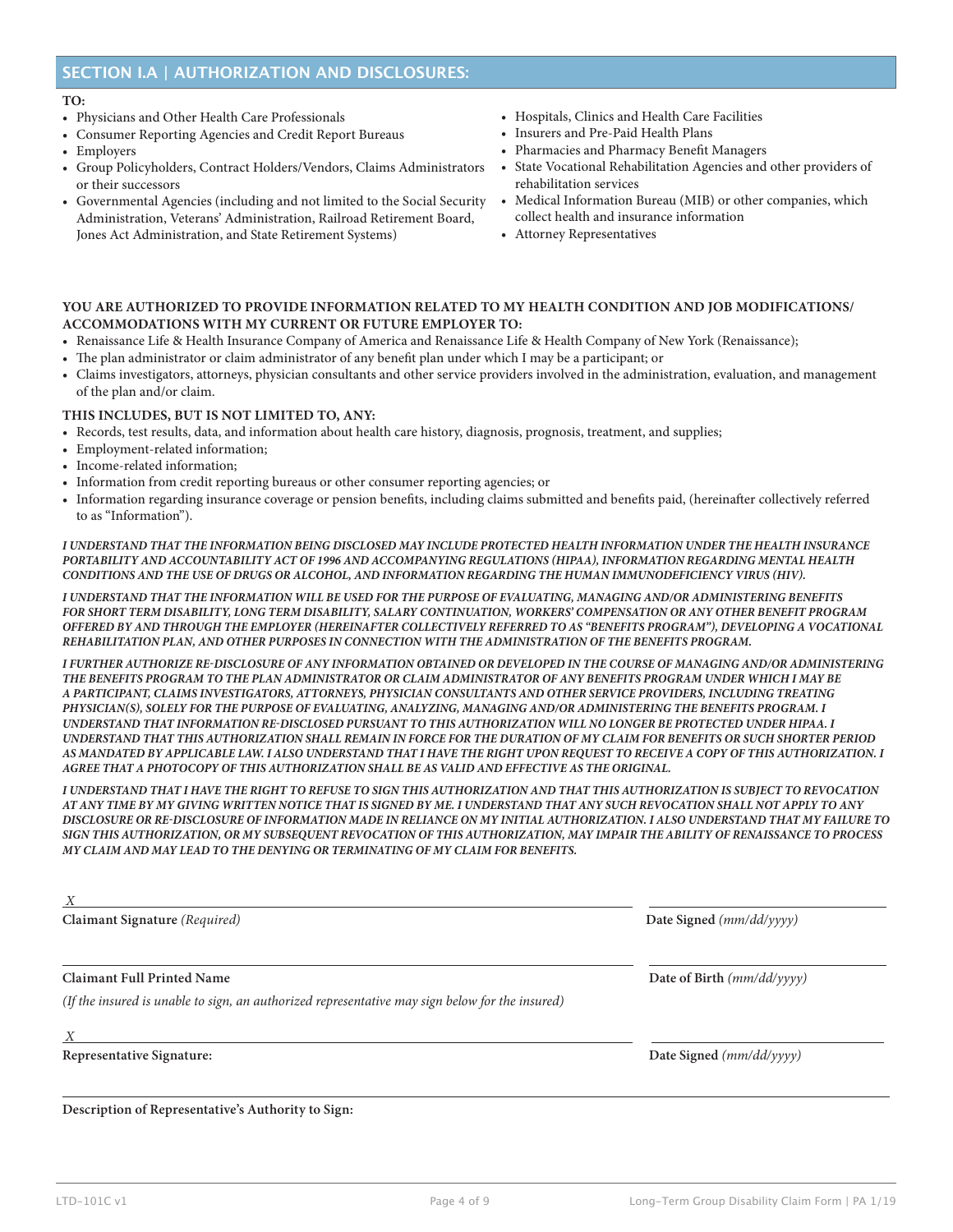| <b>SECTION II   EMPLOYER STATEMENT</b>                                                  |                                                                                                                                                                                                                                                                                                                                                                                                     |                                                                                                                                                                                                                                                                                                                                                |                        |                       |                                                                                  |                  |                                     |                                                       |
|-----------------------------------------------------------------------------------------|-----------------------------------------------------------------------------------------------------------------------------------------------------------------------------------------------------------------------------------------------------------------------------------------------------------------------------------------------------------------------------------------------------|------------------------------------------------------------------------------------------------------------------------------------------------------------------------------------------------------------------------------------------------------------------------------------------------------------------------------------------------|------------------------|-----------------------|----------------------------------------------------------------------------------|------------------|-------------------------------------|-------------------------------------------------------|
| 1.) Employer Name:                                                                      |                                                                                                                                                                                                                                                                                                                                                                                                     |                                                                                                                                                                                                                                                                                                                                                |                        | <b>Policy Number:</b> |                                                                                  |                  |                                     |                                                       |
| Address (Include Apt#/Suite):                                                           |                                                                                                                                                                                                                                                                                                                                                                                                     |                                                                                                                                                                                                                                                                                                                                                |                        |                       | City:                                                                            |                  | State:                              | <b>ZIP Code:</b>                                      |
| Phone:                                                                                  | Fax:                                                                                                                                                                                                                                                                                                                                                                                                |                                                                                                                                                                                                                                                                                                                                                |                        |                       | Email:                                                                           |                  |                                     |                                                       |
|                                                                                         | 2.) Employee Name* (Last, First, MI):                                                                                                                                                                                                                                                                                                                                                               |                                                                                                                                                                                                                                                                                                                                                |                        |                       | 3.) Social Security Number:                                                      |                  |                                     |                                                       |
| 4.) Street Address (Include Apt#/Suite):                                                |                                                                                                                                                                                                                                                                                                                                                                                                     |                                                                                                                                                                                                                                                                                                                                                |                        | City:                 |                                                                                  | State:           | ZIP Code:                           |                                                       |
| 5.) Regularly Scheduled Hours Per Week:                                                 |                                                                                                                                                                                                                                                                                                                                                                                                     |                                                                                                                                                                                                                                                                                                                                                |                        |                       | 6.) Date of Birth:                                                               |                  |                                     |                                                       |
| 7.) Date of Hire (mm/dd/yyyy):                                                          |                                                                                                                                                                                                                                                                                                                                                                                                     | 8.) Employee STD Effective Date<br>$(mm/dd/yyyy)$ :                                                                                                                                                                                                                                                                                            |                        |                       |                                                                                  | $(mm/dd/yyyy)$ : | 9.) Employee LTD Effective Date     |                                                       |
| 10.) Occupation:                                                                        |                                                                                                                                                                                                                                                                                                                                                                                                     |                                                                                                                                                                                                                                                                                                                                                |                        |                       | 12.) A Job Description is Required if Employee is Out of Work More Than 6 weeks: |                  |                                     |                                                       |
| 11.) Policy Class:                                                                      |                                                                                                                                                                                                                                                                                                                                                                                                     |                                                                                                                                                                                                                                                                                                                                                |                        |                       |                                                                                  |                  |                                     |                                                       |
| 13.) Employee's Work Schedule: □ Full Time □ Part Time □ Exempt □ Non-Exempt □ Seasonal |                                                                                                                                                                                                                                                                                                                                                                                                     |                                                                                                                                                                                                                                                                                                                                                |                        |                       |                                                                                  |                  |                                     |                                                       |
| 13a.) Check Regular Workdays: □ Sun □ Mon □ Tues □ Wed □ Thurs □ Fri □ Sat              |                                                                                                                                                                                                                                                                                                                                                                                                     |                                                                                                                                                                                                                                                                                                                                                |                        |                       |                                                                                  |                  |                                     |                                                       |
|                                                                                         | 14.) If Not at Work When Disability Began, Check Status and<br>15.) How Was Employee Paid (Check Frequency and Types):<br>Frequency: $\Box$ Weekly $\Box$ Biweekly $\Box$ Semi-Monthly $\Box$ Monthly<br>Provide Date: □ Terminated □ Leave of Absence □ Laid Off<br>Type(s): $\Box$ Hourly $\Box$ Salary $\Box$ Bonus $\Box$ Commission<br>$\Box$ Sick Leave $\Box$ Vacation $\Box$ Resigned Other |                                                                                                                                                                                                                                                                                                                                                |                        |                       |                                                                                  |                  |                                     |                                                       |
| 16.) Salary Prior to Date Last Worked:<br><b>Base Weekly Wages:</b><br>W-2 Earnings:    |                                                                                                                                                                                                                                                                                                                                                                                                     | $\frac{1}{2}$<br>$\frac{1}{2}$ $\frac{1}{2}$ $\frac{1}{2}$ $\frac{1}{2}$ $\frac{1}{2}$ $\frac{1}{2}$ $\frac{1}{2}$ $\frac{1}{2}$ $\frac{1}{2}$ $\frac{1}{2}$ $\frac{1}{2}$ $\frac{1}{2}$ $\frac{1}{2}$ $\frac{1}{2}$ $\frac{1}{2}$ $\frac{1}{2}$ $\frac{1}{2}$ $\frac{1}{2}$ $\frac{1}{2}$ $\frac{1}{2}$ $\frac{1}{2}$ $\frac{1}{2}$           |                        |                       | 17.) Date Last Salary Increase (mm/dd/yyyy):                                     |                  |                                     |                                                       |
| Overtime:<br>Commissions:<br>Bonus:                                                     |                                                                                                                                                                                                                                                                                                                                                                                                     | $\frac{1}{2}$<br>$\frac{1}{2}$ $\frac{1}{2}$ $\frac{1}{2}$ $\frac{1}{2}$ $\frac{1}{2}$ $\frac{1}{2}$ $\frac{1}{2}$ $\frac{1}{2}$ $\frac{1}{2}$ $\frac{1}{2}$ $\frac{1}{2}$ $\frac{1}{2}$ $\frac{1}{2}$ $\frac{1}{2}$ $\frac{1}{2}$ $\frac{1}{2}$ $\frac{1}{2}$ $\frac{1}{2}$ $\frac{1}{2}$ $\frac{1}{2}$ $\frac{1}{2}$ $\frac{1}{2}$<br>$\sim$ |                        |                       | 18.) Employee Work Schedule at Time Last Worked:                                 |                  |                                     | Days Per Week: _______________ Hours Per Week: ______ |
| 19.) Date Last Worked<br>$(mm/dd/yyyy)$ :                                               |                                                                                                                                                                                                                                                                                                                                                                                                     | 20.) Hours Worked That Day:                                                                                                                                                                                                                                                                                                                    |                        |                       | 21.) Has Employee Returned to Work?<br>$\Box$ Yes $\Box$ No If yes, Date:        |                  |                                     | $\Box$ Full Time<br>$\Box$ Part Time                  |
| 22.) Employee is Eligible For:                                                          | Yes/No                                                                                                                                                                                                                                                                                                                                                                                              | If Yes, Weekly/<br><b>Monthly Amount</b>                                                                                                                                                                                                                                                                                                       | Wk/Mo                  |                       | <b>Provider Name/Address</b>                                                     |                  | Date Benefits<br>Begin (mm/dd/yyyy) | Date Through<br>(mm/dd/yyyy)                          |
| <b>Salary Continuation</b>                                                              | $\Box$                                                                                                                                                                                                                                                                                                                                                                                              | \$                                                                                                                                                                                                                                                                                                                                             | $\Box$                 |                       |                                                                                  |                  |                                     |                                                       |
| <b>Disability Pension</b>                                                               | $\square \ \square$                                                                                                                                                                                                                                                                                                                                                                                 | \$                                                                                                                                                                                                                                                                                                                                             | $\Box$                 |                       |                                                                                  |                  |                                     |                                                       |
| <b>Retirement Pension</b>                                                               | $\Box$                                                                                                                                                                                                                                                                                                                                                                                              | \$                                                                                                                                                                                                                                                                                                                                             | $\Box$                 |                       |                                                                                  |                  |                                     |                                                       |
| <b>State Disability</b>                                                                 | $\square \ \square$                                                                                                                                                                                                                                                                                                                                                                                 | \$                                                                                                                                                                                                                                                                                                                                             | $\Box$                 |                       |                                                                                  |                  |                                     |                                                       |
| Unemployment                                                                            | $\Box$                                                                                                                                                                                                                                                                                                                                                                                              | \$                                                                                                                                                                                                                                                                                                                                             | $\square$<br>$\square$ |                       |                                                                                  |                  |                                     |                                                       |
| <b>Social Security</b>                                                                  | $\Box$                                                                                                                                                                                                                                                                                                                                                                                              | \$                                                                                                                                                                                                                                                                                                                                             | $\Box$                 |                       |                                                                                  |                  |                                     |                                                       |
| <b>Workers' Compensation</b>                                                            | $\Box$                                                                                                                                                                                                                                                                                                                                                                                              | \$                                                                                                                                                                                                                                                                                                                                             | $\Box$                 |                       |                                                                                  |                  |                                     |                                                       |
| 22a.) Has Workers' Comp.<br>Claim Been Filed?                                           | $\Box$                                                                                                                                                                                                                                                                                                                                                                                              |                                                                                                                                                                                                                                                                                                                                                |                        |                       | IF WORKERS' COMPENSATION HAS BEEN DENIED, SUBMIT COPY OF DENIAL WITH THIS CLAIM. |                  |                                     |                                                       |

*\* If claim form is not completed in full, determination of benefits will be delayed until ALL required information has been received. Write "NA" in Non-Applicable Sections.*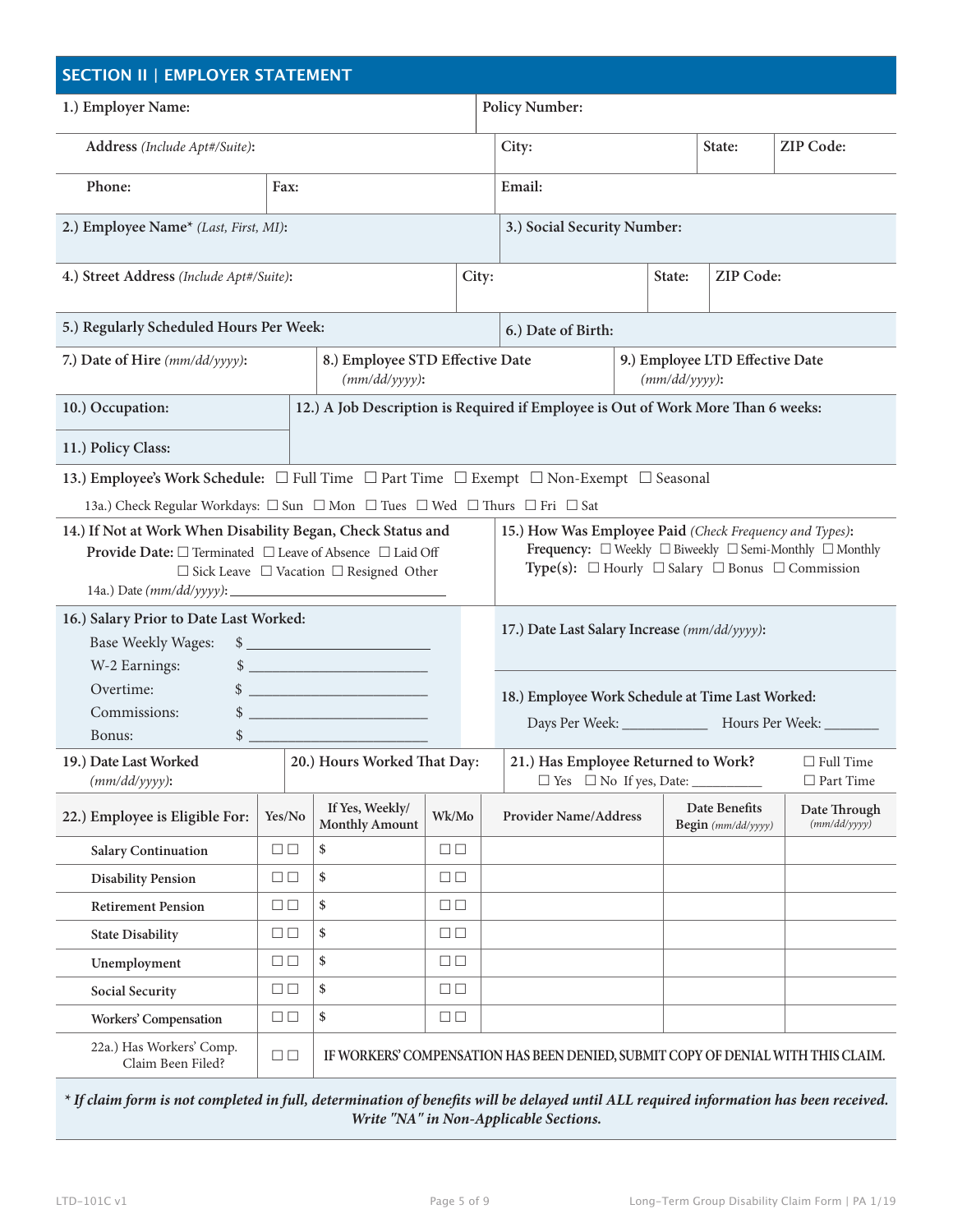## **SECTION II | EMPLOYER STATEMENT** (CONTINUED)

| For: $\Box$ Salary Continuation $\Box$ Vacation $\Box$ Accrued Sick Pay                                                                                                                                      |  |  |  |  |
|--------------------------------------------------------------------------------------------------------------------------------------------------------------------------------------------------------------|--|--|--|--|
| 24.) Does Employee Contribute Toward the STD Premium? $\square$ Yes $\square$ No If Yes, $\square$ Pre-Tax $\square$ Post-Tax                                                                                |  |  |  |  |
| If Post Tax, Paid by Employer ________% Paid by Employee _________%                                                                                                                                          |  |  |  |  |
| 25.) Does Employee Contribute Toward the LTD Premium? $\Box$ Yes $\Box$ No If Yes, $\Box$ Pre-Tax $\Box$ Post-Tax                                                                                            |  |  |  |  |
| If Post Tax, Paid by Employer _________% Paid by Employee ________%                                                                                                                                          |  |  |  |  |
| 26.) Does Your Company Have a Rehire or Return to Work Policy for Disabled Employees: $\square$ Yes $\square$ No<br>What is the Name of the Person We Should Contact if We Identify a Return to Work Option: |  |  |  |  |

**27.) Name/Address of the Employee's Medical Insurance Carrier or HMO** *(provide policy or ID No.)***:**

| 28.) Name of Person Completing this Form:                                    |  |  |  |  |  |  |
|------------------------------------------------------------------------------|--|--|--|--|--|--|
| Email:<br>Phone:<br>Fax:                                                     |  |  |  |  |  |  |
| 29.) The Above Statements Are True and Complete to the Best of My Knowledge: |  |  |  |  |  |  |
|                                                                              |  |  |  |  |  |  |

| $\mathbf{x}$<br>$\sqrt{1}$ |                           |
|----------------------------|---------------------------|
| Signature                  | Date Signed (mm/dd/yyyy): |

## **-YOUR MEDICAL PROVIDER IS REQUIRED TO COMPLETE THE NEXT SECTION-**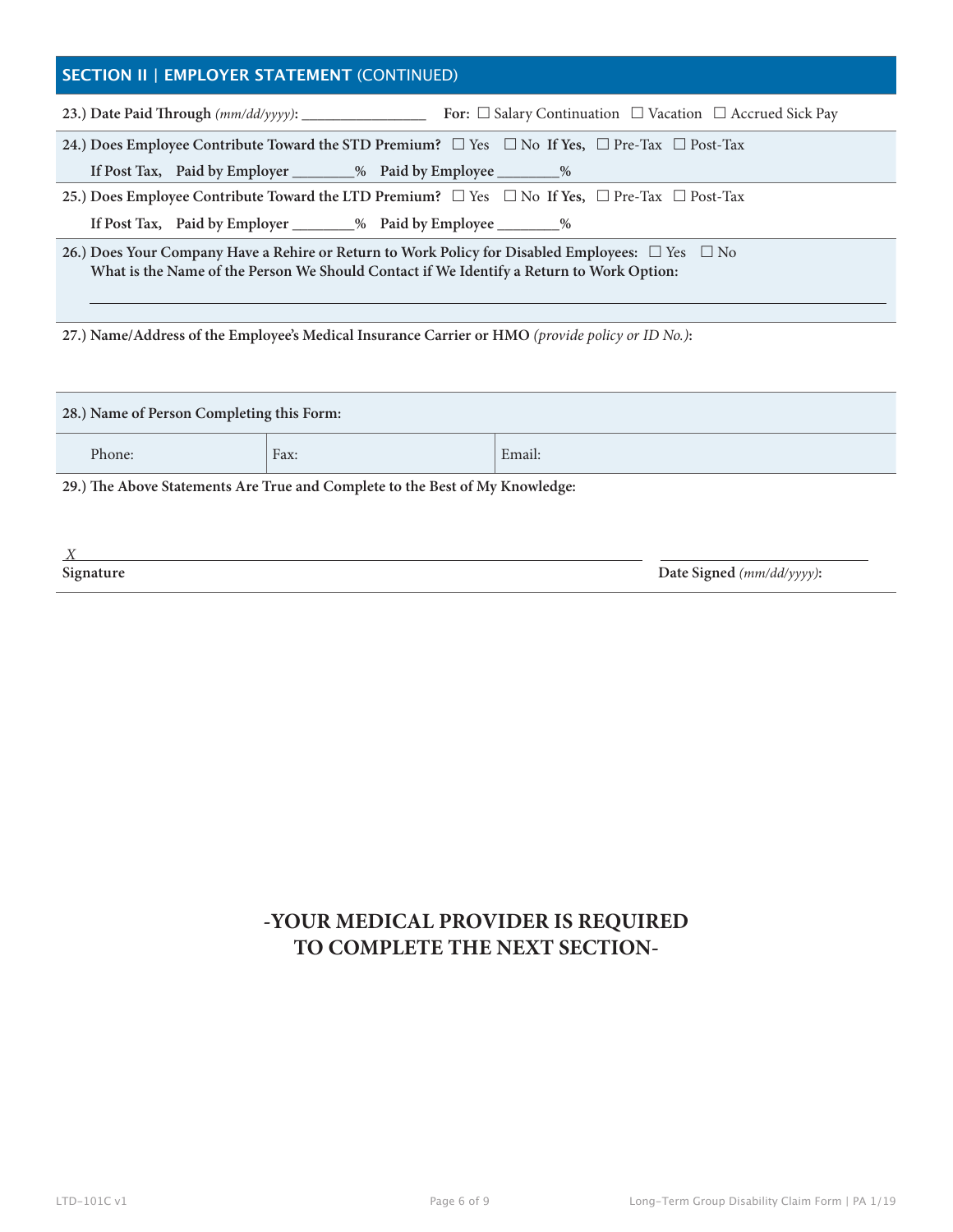## **YOUR MEDICAL PROVIDER IS REQUIRED TO COMPLETE THE SECTION BELOW:**

| SECTION III   PHYSICIAN, PHYSICIAN ASSISTANT, NURSE PRACTITIONER STATEMENT                                  |                                                |  |                                                                                                              |                              |                                            |  |
|-------------------------------------------------------------------------------------------------------------|------------------------------------------------|--|--------------------------------------------------------------------------------------------------------------|------------------------------|--------------------------------------------|--|
| 1.) Patient Name (Last, First, MI):                                                                         |                                                |  | Date of Birth (mm/dd/yyyy):                                                                                  |                              | <b>Social Security Number:</b>             |  |
| Height:                                                                                                     | Weight:                                        |  |                                                                                                              | Blood Pressure (Last Visit): |                                            |  |
| 2.) Patient Is/Was Unable to Work Due To (Check One): $\Box$ Injury $\Box$ Illness $\Box$ Pregnancy         |                                                |  |                                                                                                              |                              |                                            |  |
| 3.) Diagnosis (Include Complications and ICD 9):                                                            |                                                |  |                                                                                                              |                              |                                            |  |
| 4.) For Normal Pregnancy, Complete the Following Items, Then Skip to Item 20:                               |                                                |  |                                                                                                              |                              |                                            |  |
| 4a.) LMP Date (mm/dd/yyyy):                                                                                 | 4b.) EXP. Date of Delivery<br>$(mm/dd/yyyy)$ : |  | 4c.) Date First Treated<br>$(mm/dd/yyyy)$ :                                                                  |                              | 4d.) Date Last Treated<br>$(mm/dd/yyyy)$ : |  |
|                                                                                                             |                                                |  | For All Conditions Except Normal Pregnancy, Complete the Following Items                                     |                              |                                            |  |
| 5.) When Did Symptoms First Appear or Accident Happen (mm/dd/yyyy):                                         |                                                |  |                                                                                                              |                              |                                            |  |
| 6.) Date You Advised Patient to Stop Working (mm/dd/yyyy):                                                  |                                                |  | 7.) Is Condition Due to Injury or Illness Arising Out of Patient's<br>Employment: $\square$ Yes $\square$ No |                              |                                            |  |
| 8.) Has Patient Ever Had Same or Similar Condition? $\Box$ Yes $\Box$ No (If Yes, State When and Describe): |                                                |  |                                                                                                              |                              |                                            |  |
| 9.) Date of First Visit (mm/dd/yyyy):                                                                       |                                                |  | 10.) Date Last Visit (mm/dd/yyyy):                                                                           |                              | 11.) Frequency of Visits (mm/dd/yyyy):     |  |
| 13.) Subjective Symptoms:<br>12.) Objective Findings (X-Rays, EKG's, Lab Data and Clinical Findings):       |                                                |  |                                                                                                              |                              |                                            |  |
| 14.) Nature of Treatment (Surgery, Medications, Etc.) Provide Medication Dosage and Frequency:              |                                                |  |                                                                                                              |                              |                                            |  |
| 15.) Names and Addresses of Other Physicians:                                                               |                                                |  |                                                                                                              |                              |                                            |  |
| 16.) Has Patient Been Hospitalized: $\square$ Yes $\square$ No                                              |                                                |  |                                                                                                              |                              |                                            |  |
| If Yes, Give Name and Address:                                                                              |                                                |  |                                                                                                              |                              |                                            |  |
| 17.) Restrictions (What the Patient SHOULD NOT Do):                                                         |                                                |  | 18.) Limitations (What the Patient CANNOT Do):                                                               |                              |                                            |  |
| 19.) Mental Impairment (If Applicable) Provide 5 AXIS Diagnosis:                                            |                                                |  |                                                                                                              |                              |                                            |  |
|                                                                                                             |                                                |  |                                                                                                              |                              |                                            |  |
| $3.$ $\overline{\phantom{a}}$                                                                               |                                                |  |                                                                                                              |                              |                                            |  |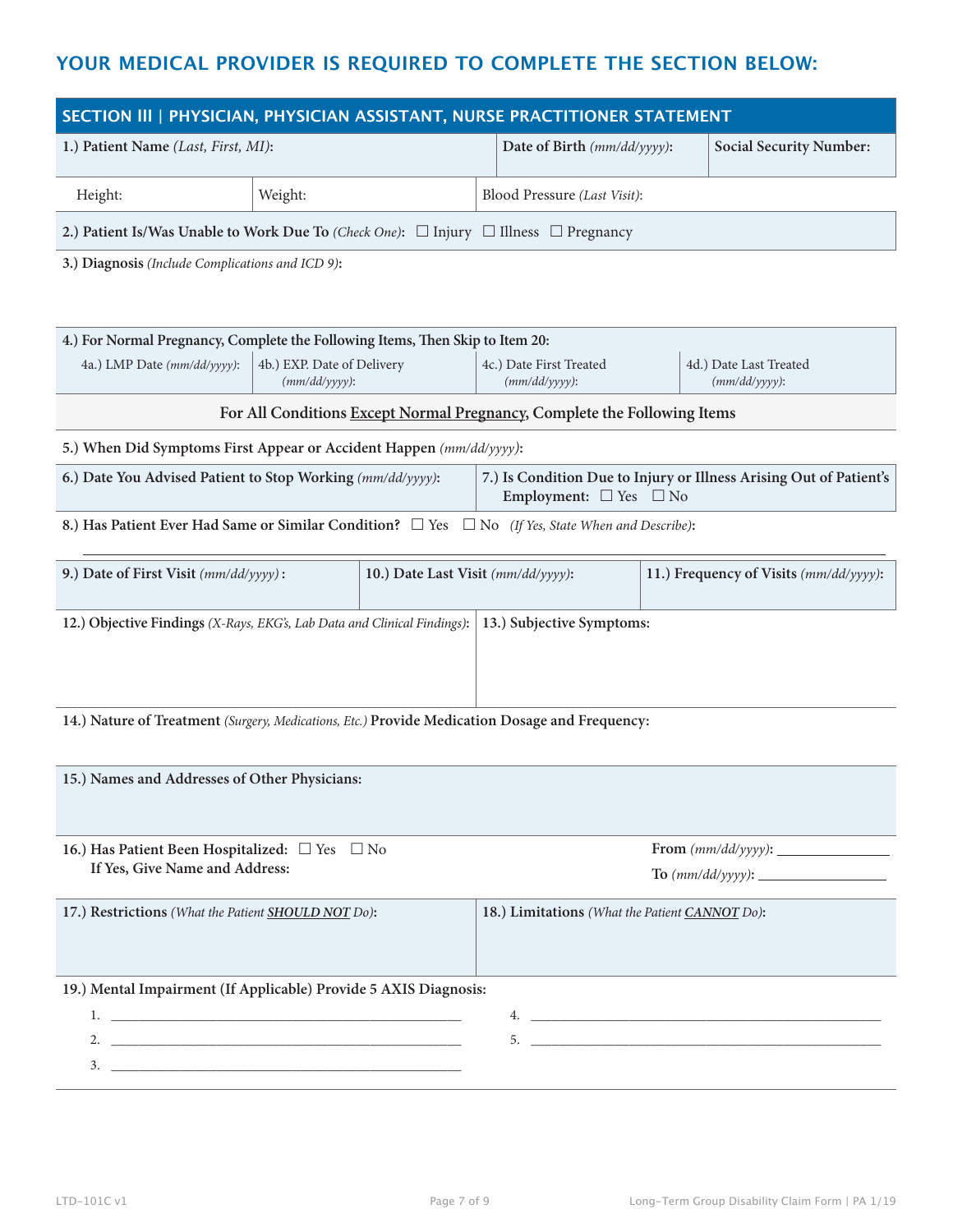### **SECTION lll | PHYSICIAN, PHYSICIAN ASSISTANT, NURSE PRACTITIONER STATEMENT** (CONTINUED)

 19a.) If This is a Cardiac Condition, What is the Functional Capacity? *(American Heart Association)* £ Class 1−No Limitation £ Class 2−Slight Limitation £ Class 3−Marked Limitation £ Class 4−Complete Limitation

19b.) Has Maximum Medical Improvement Been Achieved:  $\Box$  Yes  $\Box$  No If No, When Do you Expect a Fundamental Change:  $\Box$  1-2 Weeks  $\Box$  3-4 Weeks  $\Box$  5-6 Weeks  $\Box$  More than 6 Weeks

19c.) If Employer Can Accommodate Patient's Limitations and Restrictions, Is Patient Able to Return to Work:  $\Box$  Yes  $\Box$  No If Yes, What Date Could Employment Begin *(mm/dd/yyyy)*:

| 20.) Print Name (Last, First, MI): |        | License Number: |           |
|------------------------------------|--------|-----------------|-----------|
| Specialty:                         | Phone: | Tax ID:         |           |
| Address (Include Apt#/Suite):      | City:  | State:          | ZIP Code: |

 *X* 

Physician or Health Care Provider Signature *(Required) (No Stamp)*: Date Signed *(mm/dd/yyyy)*:



—*State Fraud Warnings on Following Pages*—

*Products Underwritten by Renaissance Life & Health Insurance Company of America and in New York by Renaissance Life & Health Insurance Company of New York*



2 Court St. Suite 102, Binghamton, NY 13901 | **RenaissanceFamily.com** | **Phone:** 844-368-6485| **Fax:** 607-773-2276